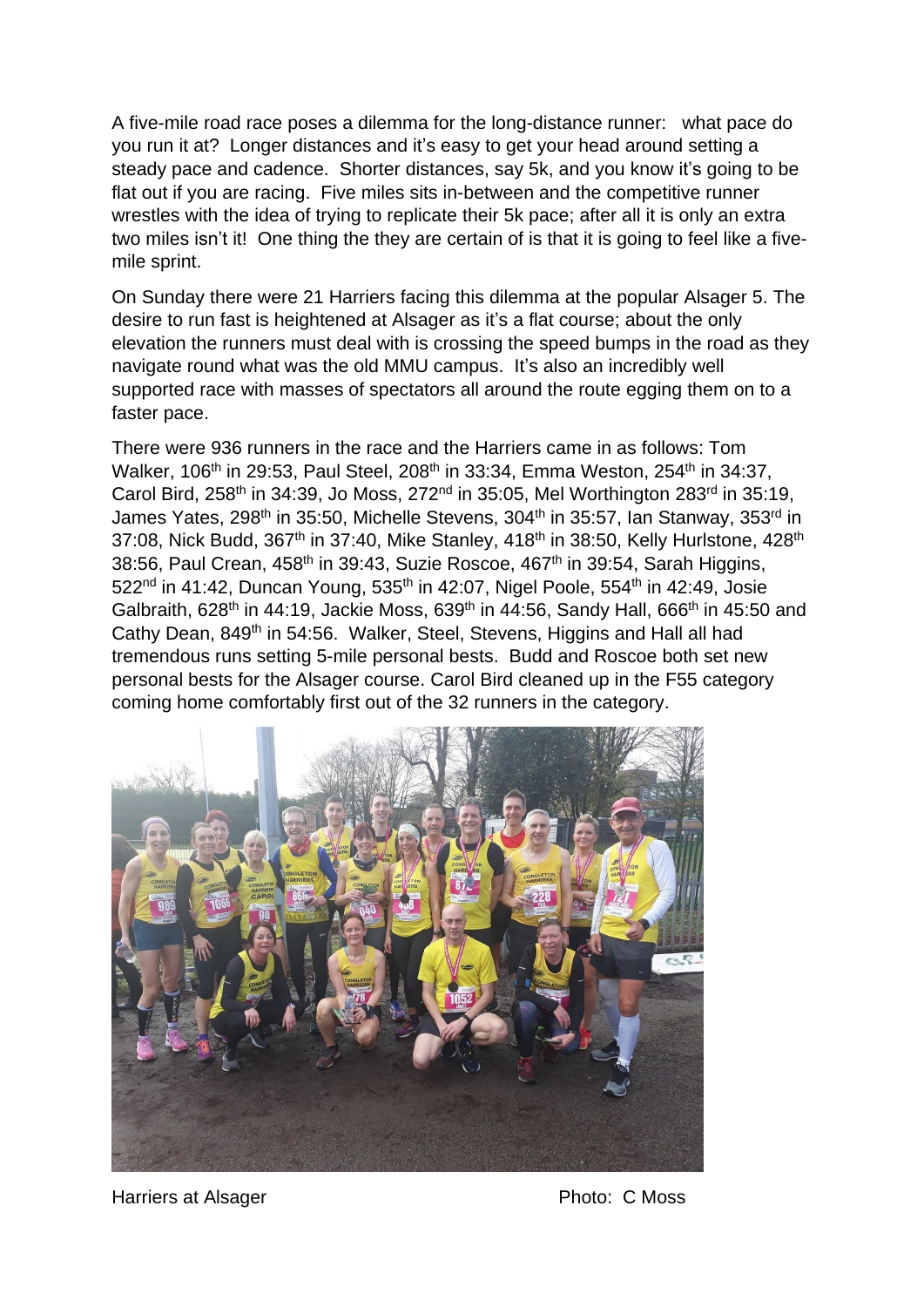Away from the 5-mile fun, Alice Nimmo was tackling a much longer distance, participating in the Portsmouth Coastal Half Marathon. Out of the 718 runners she finished in 138th in 1:50:28. All the runners were rewarded with possibly one of the largest running medals ever seen in the shape of an aircraft carrier!



Alice Nimmo **Photo: A Nimmo**